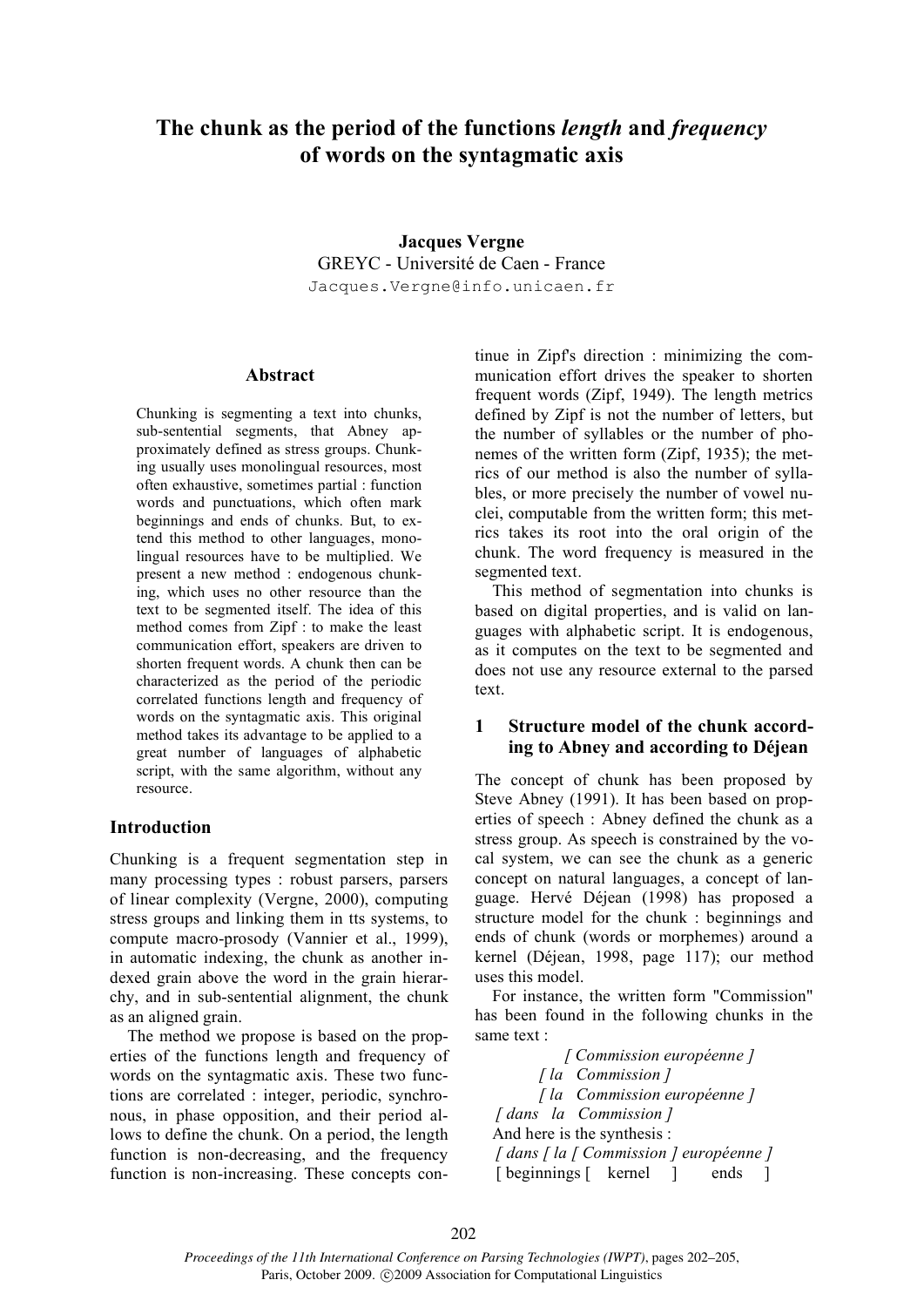## **2 Local deductions and their generalization at text level**

Properties of the chunk are used locally at occurrence level : an occurrence of a written form is locally a beginning or an end of a chunk. An important question is to decide how to articulate local deductions at occurrence level and their global merging at text level.

We know that occurrences of the same written form may be occurrences of more than one word, in different contexts. For instance, "*on*" in English is the beginning of a chunk in "*on the contrary*", but it is the end of a chunk in "*it is going on*". These two occurrences correspond to two different words, which have different positions and different contexts, and their local deductions cannot be merged. So, we can merge local deductions for occurrences of the same word. In practice, we merge local deductions for occurrences of a written form if there is no beginning end contradiction.

We tried full merging, as if all occurrences were of the same word. This solution remains valid for monofocused short texts (some thousands words). But, to be able to chunk longer texts, we have chosen now the solution of a partial generalization (see below in 4).

## **3 Two properties of a chunk**

The algorithm exploits two properties of the chunk.

### **3.1 Property 1 : the chunk is a constituent of the virgulot**

Hervé Déjean (1998) has defined the "entreponctuations" as a constituent delimited by two punctuations. Nadine Lucas (Lucas, 2001) has proposed the term "virgulot", that we will use now. We define the following constituent hierarchy : the text is constituted of virgulots, themselves constituted of chunks, themselves constituted of occurrences of written forms.

Property exploited by the algorithm :

- a written form attested at the beginning of a virgulot is a beginning of a chunk,

- a written form attested at the end of a virgulot is an end of a chunk.

Here are some instances of virgulots :

- *, in denen Aale leben ,*
- *, bis die Bewirtschaftungspläne vorliegen .*
- *. It also intends to explore measures ,*

*, before migrating upstream to spend most of their lives .*

*, en las aguas centro-occidentales del Océano Atlántico .*

*, donde transcurre la mayor parte de su vida .*

*. Lasciandosi trasportare dalla corrente e nuotando ,*

*, dove si riproducono una sola volta e poi muoiono .*

First written forms of virgulots are beginnings of chunks (prepositions, pronouns, …), and their last written forms are ends of chunks (nouns, verbs, adjectives, …).

#### **3.2 Property 2 : the chunk is the period of the correlated functions** *length* **and** *frequency* **of words on the syntagmatic axis**

We define two integer functions of words on the syntagmatic axis (inside a virgulot) : their length, defined as their number of syllables, and their frequency in the text to be segmented.

Here is an instance of a virgulot :

|                                           | , would migrate from the rivers on their territories, |  |  |  |  |
|-------------------------------------------|-------------------------------------------------------|--|--|--|--|
| length: $1 \t 3 \t 1 \t 1 \t 2 \t 1 \t 1$ |                                                       |  |  |  |  |
| frequ.: 10 3 6 65 2 6                     |                                                       |  |  |  |  |
|                                           |                                                       |  |  |  |  |

On the length function, we have the following non-decreasing sequences : [1 3] [1 1 2] [1 1 4].

On the frequency function, we have the following non-increasing sequences : [10 3] [6] [65] 2] [6 4 1].

For these two functions, a period corresponds to a sequence; in other words, these sequences give a way to segment; these 2 functions are synchronous : sequences of both functions (nearly) define the same periods; on a (synchronous) period, both functions are in phase opposition : on a period (which defines a chunk), the length function is non-decreasing, and the frequency function is non-increasing; the common properties of these two functions allow us to call them correlated; it is an other way to say that short words are frequent and that long words are rare.

We notice, following Zipf (1949) in "Human Behavior and the Principle of Least-Effort" that writing and speech are an optimal compression; it reminds the principles of file compression in computer science : frequent data are short coded, and rare data are long coded. Let us make an observation on the Zipf law, as it is known today : this law makes a relation between frequency and rows of words sorted by decreasing frequency; if we knew only this law, we would forget length of words; but Zipf proposed to consider length and frequency together, in a correlated way, as an optimization (the Least-Effort). As we use length and frequency together, in a correlated way, we go back to the origin of Zipf's concepts.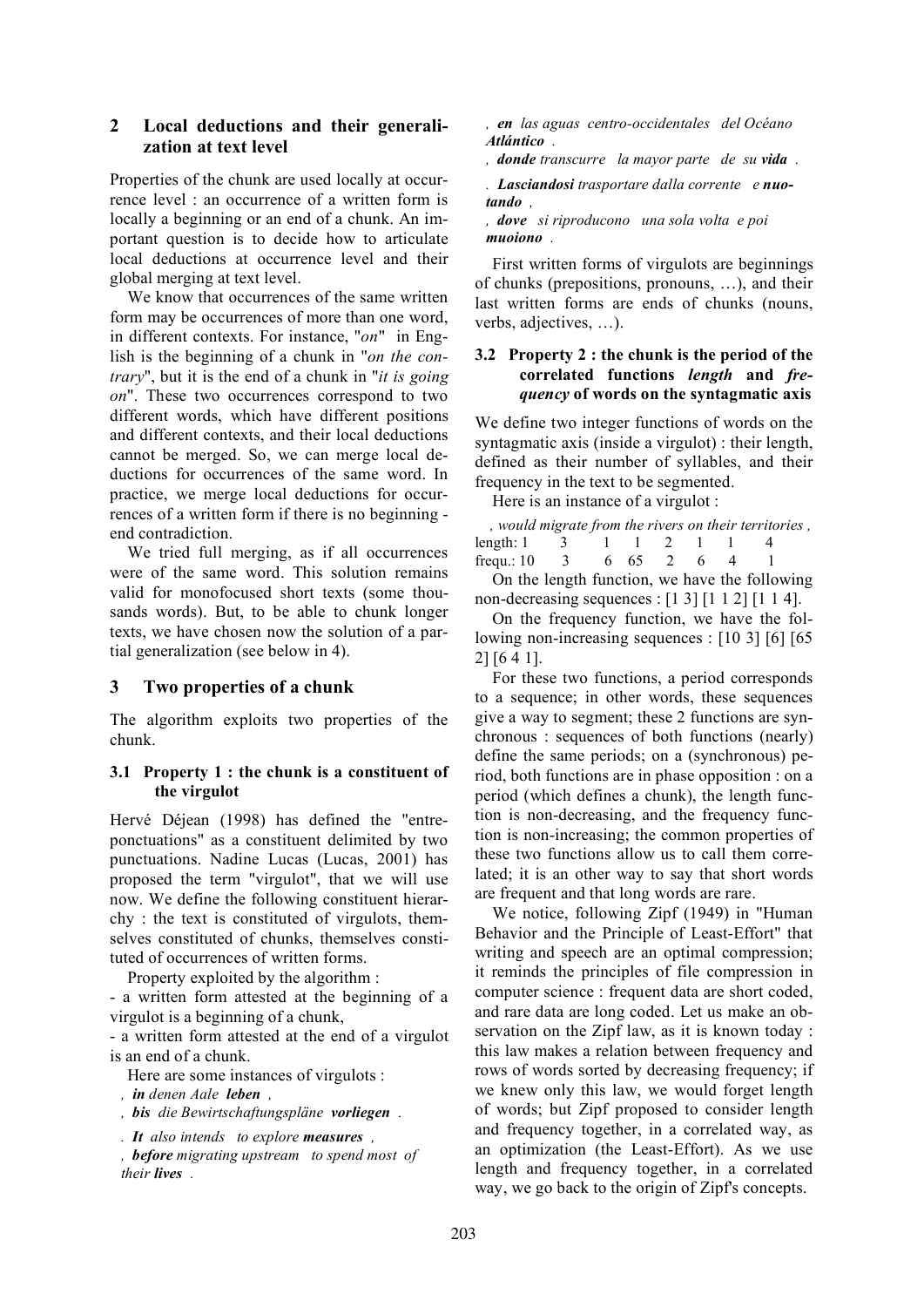To compute word length from the written form, length is defined as the number of syllables, i.e. the number of vowel nuclei (a sequence of contiguous vowels corresponds to a vowel nucleus, and to a length equal to 1). This calculation needs as input the vowels of the alphabet (Latin or Greek). There is a particular case : is the *y* vowel or consonant. The *y* is vowel in "*system*" (length 2) and consonant in "*rayon*" (length 2); *y* is consonant by default; *y* is vowel at the beginning or the end of a word, or alone (*usually,* by,  $y$ );  $y$  is vowel between 2 consonants; these rules are enough to process all cases for the 20 natural languages of the corpus. Acronyms (sequences of uppercases) have a length equal to twice their numbers of letters (tendency to be in the end of chunk). A number (sequence of figures) has a length equal to 1, whatever its number of figures (tendency to be in the beginning of chunk).

## **4 An algorithm based on these properties**

The frequency and the length of every written form are computed.

For the property 1, based on the virgulot, the text is processed, and occurrences of written forms at the beginning or end of virgulot are noted as beginning or end of chunk.

For the property 2, based on monotonous sequences, the text is processed, while noting borders between 2 monotonous sequences, that gives for each border an end and a beginning of chunk. A Boolean function "in the same sequence" returns whether 2 contiguous words are in the same monotonous sequence (i.e. in the same chunk). Four solutions are experimented : on length only, on frequency only, on length AND frequency (then shorter chunks), or on length OR frequency (then longer chunks). Results are very comparable, because both functions are strongly correlated<sup>1</sup>. For example, this function, in "length OR frequency" mode, on words i and i+1, to express the fact that these two words are in the same sequence, has the following form :

words i and i+1 are not separators of virgulot AND

$$
(\text{length}(i+1) \geq \text{length}(i) \text{ OR}
$$
  
frequency(i+1)  $\leq$  frequency(i))

The generalization of local deductions is done the following way : for all occurrences of a written form, a synthesis of local deductions is done. There are 8 cases : 2 properties, 4 cases for each (2 Booleans : beginning, end). If all local deductions are compatible, they are merged, i.e. occurrences without any local deduction take the tag of occurrences with the same local deduction : either beginning or end of chunk.

Here is the trace of the process on our instance of virgulot :

|  | virgul. sequ. general. result                     |  |                                                 |
|--|---------------------------------------------------|--|-------------------------------------------------|
|  | b e b e b e b e len. freq.                        |  |                                                 |
|  | $[1,0]$ $[1,0]$ $[0,0]$ $[2,0]$ 1 10 <i>would</i> |  |                                                 |
|  | $[0,0]$ $[0,1]$ $[0,1]$ $[0,2]$ 3 3 migrate       |  |                                                 |
|  | $[0,0]$ $[1,0]$ $[1,0]$ $[2,0]$ 1 6 from          |  |                                                 |
|  | $[0,0]$ $[0,0]$ $[1,0]$ $[1,0]$ 1 65 the          |  |                                                 |
|  | $[0,0]$ $[0,1]$ $[0,1]$ $[0,2]$ 2 2 rivers        |  |                                                 |
|  | $[0,0]$ $[1,0]$ $[1,0]$ $[2,0]$ $1$               |  | 6 on                                            |
|  | $[0,0]$ $[0,0]$ $[1,0]$ $[1,0]$ 1 4 their         |  |                                                 |
|  |                                                   |  | $[0,1]$ $[0,1]$ $[0,0]$ $[0,2]$ 4 1 territories |

From the first property (the first column of Booleans), *would* is the beginning, and *territories* is the end of the virgulot, therefore beginning and end of a chunk ([ marks a beginning of chunk, ] marks an end of chunk) :

*, [ would migrate from the rivers on their territories ],*

The second property (the second column of Booleans) which exploits the monotonous sequences, here in "length OR frequency" mode, gives the following chunking :

*, [ would migrate ] [ from the rivers ] [ on their territories ] ,*

The generalization of local deductions (the third column of Booleans) adds the fact that *the* and *their* are beginnings of a chunk elsewhere in this text.

Then these three sources of deduction are merged, and we obtain the following segmentation (the forth column) :

*, [ would migrate ] [ from [ the rivers ] [ on [ their territories ] ,*

## **5 Some sentences segmented into chunks**

The validation corpus of the method is composed of 12 press releases (about 1000 words each for one language), every release is written into 6 to 20 languages, and of the part 1 of the "Treaty establishing a Constitution for Europe" in 11 languages (about 10 000 words for one language), from the website of the European Union (http://europa.eu/).

 $1$  Using length alone allows, not using frequency, to get a method usable on a very short text, as a search engine query.